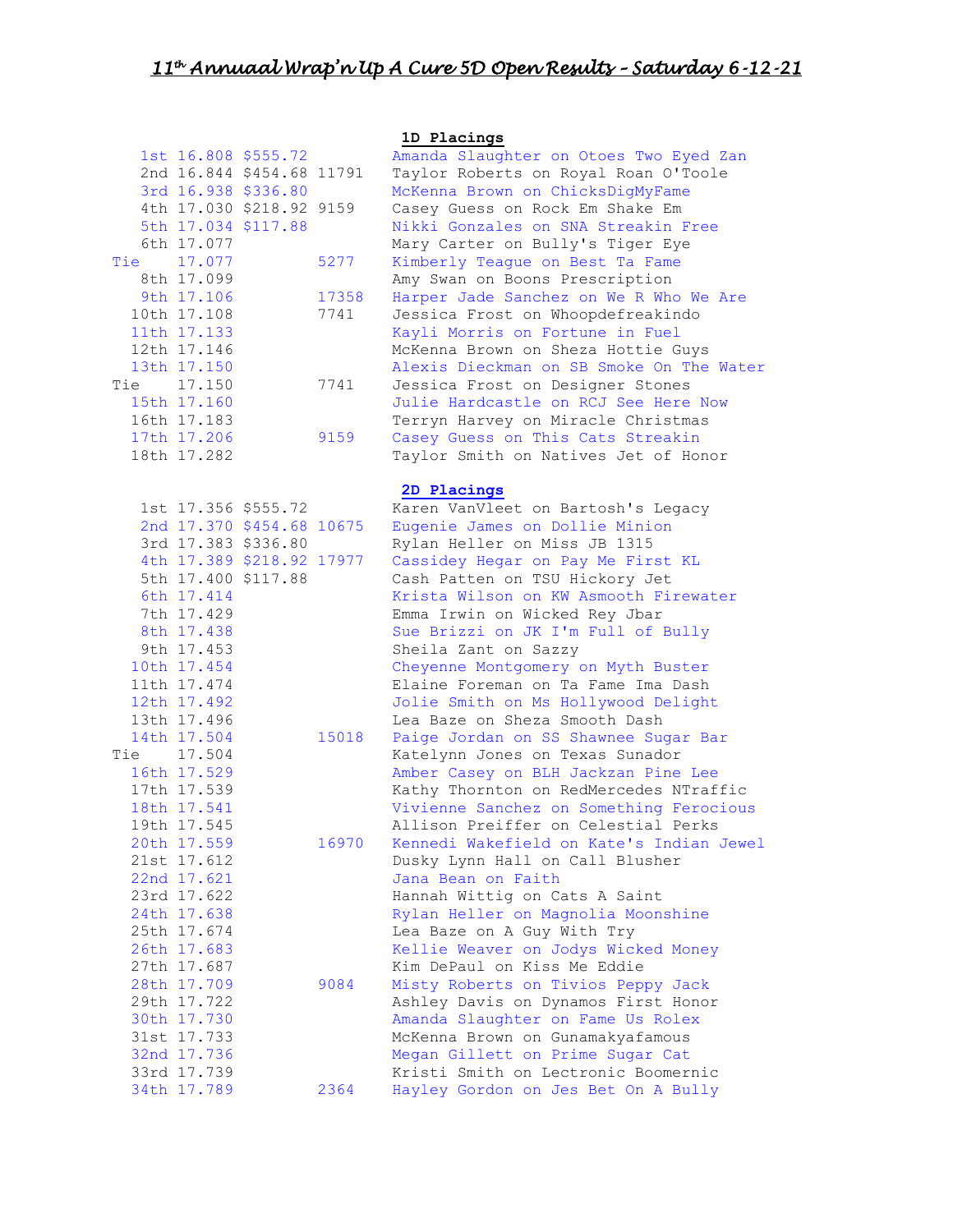|                           |       | 3D Placings                              |
|---------------------------|-------|------------------------------------------|
| 1st 17.821 \$555.72       |       | Judy Teal on Kickin Talent               |
| 2nd 17.871 \$454.68       |       | Martha Manning on Perks Gotta Gun        |
| 3rd 17.890 \$336.80       |       | Kim Randle on Victoria Secret            |
| 4th 17.923 \$218.92 17661 |       | Rebecca Greer on Shinerbock              |
|                           |       |                                          |
| 5th 17.939 \$117.88       |       | Ken English on A Dash of Mulberry        |
| 6th 17.963                |       | Dusky Lynn Hall on Sparkinson            |
| 7th 17.975                |       | Lynnsey Dreiling on Jakes A Card Shark   |
| 8th 18.006                | 17936 | Jennifer Hinton on Stinsons Run N Turn   |
| 9th 18.011                |       | Haley Bohl on DDD Miquel Peppywood       |
| 10th 18.032               |       | Mariah Earles on QS Bombardier           |
| 11th 18.040               |       | Bailey Schneider on Tiger                |
| 12th 18.054               |       | Cindy Witt on Boon Lite Cricket          |
| 13th 18.061               |       | Darla Fisher on Good Golly Guy           |
| 14th 18.063               |       | Brynn Hinton on Ruby Gem                 |
| 15th 18.079               |       | Linda Schroedter on Isaw Charming Lady   |
| 16th 18.102               |       | Jana Bean on Nala                        |
| 17th 18.110               |       | Celie Jang on Tres                       |
| 18th 18.121               | 9560  | Suzanne Overton on Color Me Summer       |
| 19th 18.147               |       | Ken English on Flirtin With Fyre         |
| 20th 18.151               |       | Bailey Schneider on Wagon Full Of Corona |
| 21st 18.169               | 17995 | Kendall McComb on Smart N Playful Rey    |
| 22nd 18.186               |       |                                          |
|                           |       | Summit Newsom on Buddy                   |
| 23rd 18.190               | 1571  | Sheila Zant on Blazen Hot Fire           |
| 24th 18.199               |       | Lynnsey Dreiling on Six Shooter Babe     |
| 25th 18.208               | 6014  | LeAnn Wills on Shoot Yeah She's Sassy    |
| 26th 18.227               |       | Starla Fitzgerald on Famous Gem          |
| 27th 18.228               | 4681  | Linda Savage on Keep Her Blonde          |
| 28th 18.245               |       | Kyla Casey on Special Zippindale         |
| 29th 18.267               |       | CJ Lane on Dixie Deluxe Cowboy           |
| 30th 18.272               |       | Lori Hanson on Fire & Dice               |
|                           |       | 4D Placings                              |
| 1st 18.335 \$555.72       |       | Taran Jackson on MP Coco Driftwood       |
| 2nd 18.347 \$454.68       |       | Jessica Green on Chica                   |
| 3rd 18.383 \$336.80       |       | Elaine Foreman on Boogies Moon Pie       |
| 4th 18.426 \$218.92 15019 |       |                                          |
| 5th 18.467 \$117.88       |       | Kylee Jordan on Hawks Little Lady        |
|                           |       | Mandy Trojcak on Calamity                |
| 6th 18.548                | 17661 | Rebecca Greer on CRC Dynamite Spark      |
| 7th 18.624                |       | Ashley Davis on SFW Cowboy Dan           |
| 8th 18.648                | 11791 | Taylor Roberts on Frenchmans Royal Sinn  |
| 9th 18.670                | 16782 | Bailey Morgan on PA Faith N Fame         |
| 10th 18.685               |       | Kendyll Landrum on A Cowboy Charmer      |
| 11th 18.702               |       | Dana Stewart on Frosty Gold Knight       |
| 12th 18.743               |       | Becky Robertson on Bar B Corona Boogie   |
| 13th 18.748               | 14351 | Cheyenne Rondeaux on A Legendary Fling   |
|                           |       | 5D Placings                              |
| 1st 18.827 \$555.72 10588 |       | Kristin Brewer on NB Heza Fast Bug Leo   |
| 2nd 18.856 \$454.68 9560  |       | Suzanne Overton on Saints Iced Lady      |
| 3rd 18.865 \$336.80       |       | Mandy Smith on Twister                   |
| 4th 18.866 \$218.92       |       | Kathy Doggett on Socks O Lena            |
| 5th 18.902 \$117.88       |       | Terry Sanders on Southern Perks          |
| 6th 18.933                |       | Judy Teal on Taken On The Effort         |
| 7th 18.976                |       | Nicole Gramlick on LS Pie Sport Bars     |
| 8th 18.981                |       | Shawna Sullivan on Leo Bee Chex          |
|                           |       |                                          |
| 9th 19.016                |       | Presleigh Manis on SLM Smart Peponita    |

Presleigh Manis on SLM Smart Peponita